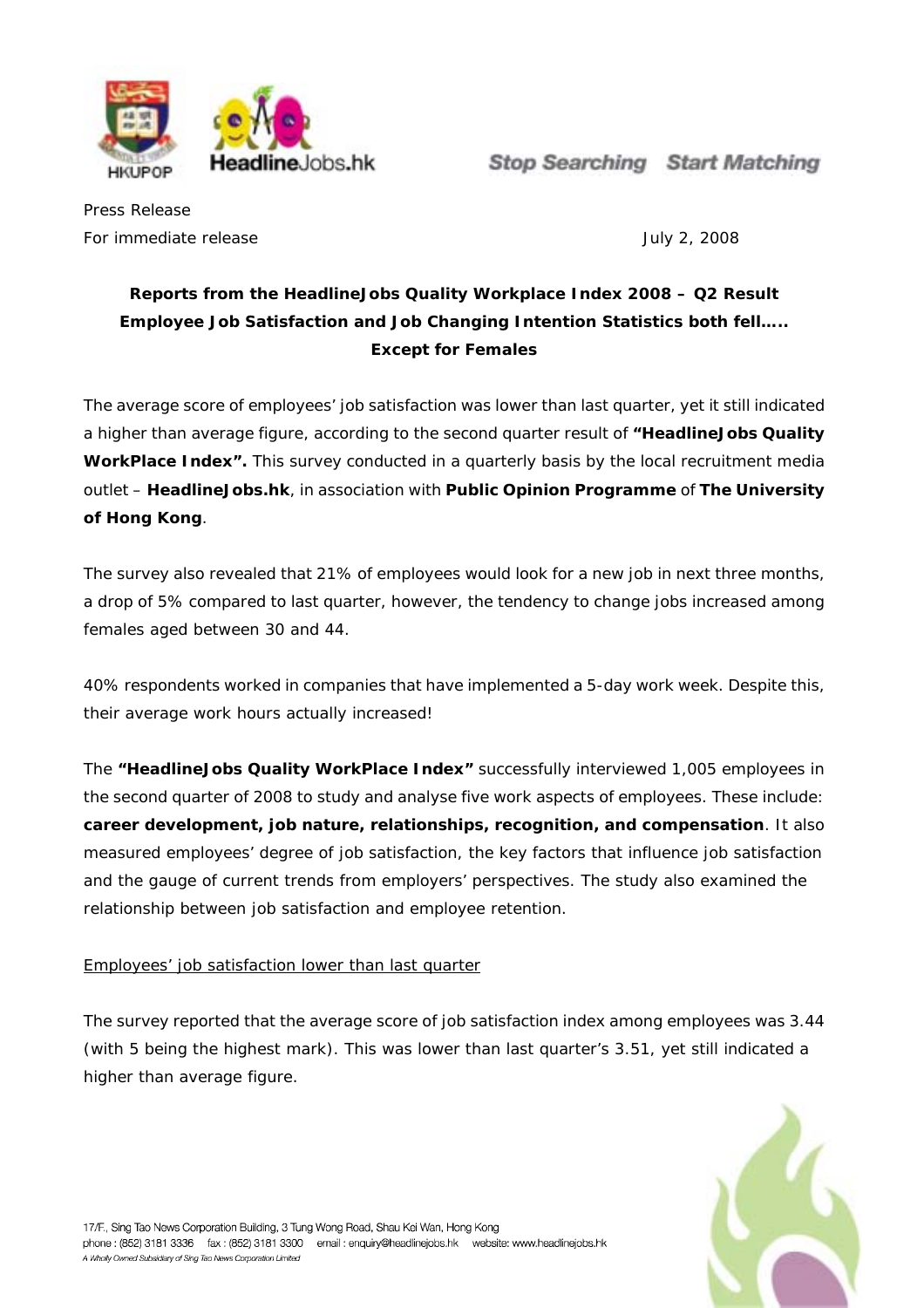

# **Stop Searching Start Matching**

Whether from an employee's or employer's perspective, the job satisfaction index registered a decline. However, about half of the employees interviewed were satisfied toward their jobs, a drop of 4% compared to last quarter.

"Employees felt pressure because they had to work with limited corporate resources caused by skyrocketing operation costs and inflation," says **Ms. Fanny Chan, CEO of HeadlineJobs.hk**. "This largely explained the fall in the job satisfaction index."

In response, Ms. Chan encouraged employees to consider the notion that work pressure can also help develop problem-solving skills and spark new ways of thinking. This, in turn, can lead to enhancement of competitiveness.

### Employees' "Top Ten Motivators to Job Satisfaction"

Salary was still the key factor that brought the most satisfaction among the top ten in the index. A secure salary and fostering good relationships with co-workers and supervisors were reported as the most important factors in the job satisfaction index from the Q1 and Q2 surveys (please refer to Appendix 1).

The survey also found that satisfaction towards personal relationships decreased compared to last quarter, whereas incentive factors concerning personal career development increased.

"During the second quarter, employees tended to be more dissatisfied over relationships with their co-workers, direct supervisors, as well as networking in the same industry, which recorded the most significant drop on the index," added Ms. Chan. "On the other hand, most were comparatively satisfied with their remuneration scheme as well as with professional development and training, job nature and finding meaning in their work."

Ms. Chan further elaborated on this phenomenon, citing the fact that it might due to the new work environment following the peak job-changing season in the first quarter. "Those employees began working with new colleagues, new supervisors as well as having to build new networks, which probably explained the fall in the people-related satisfaction factors."

"At the same time, new companies tended to offer better remuneration packages, so the satisfaction factors related to personal development saw an increase," she said.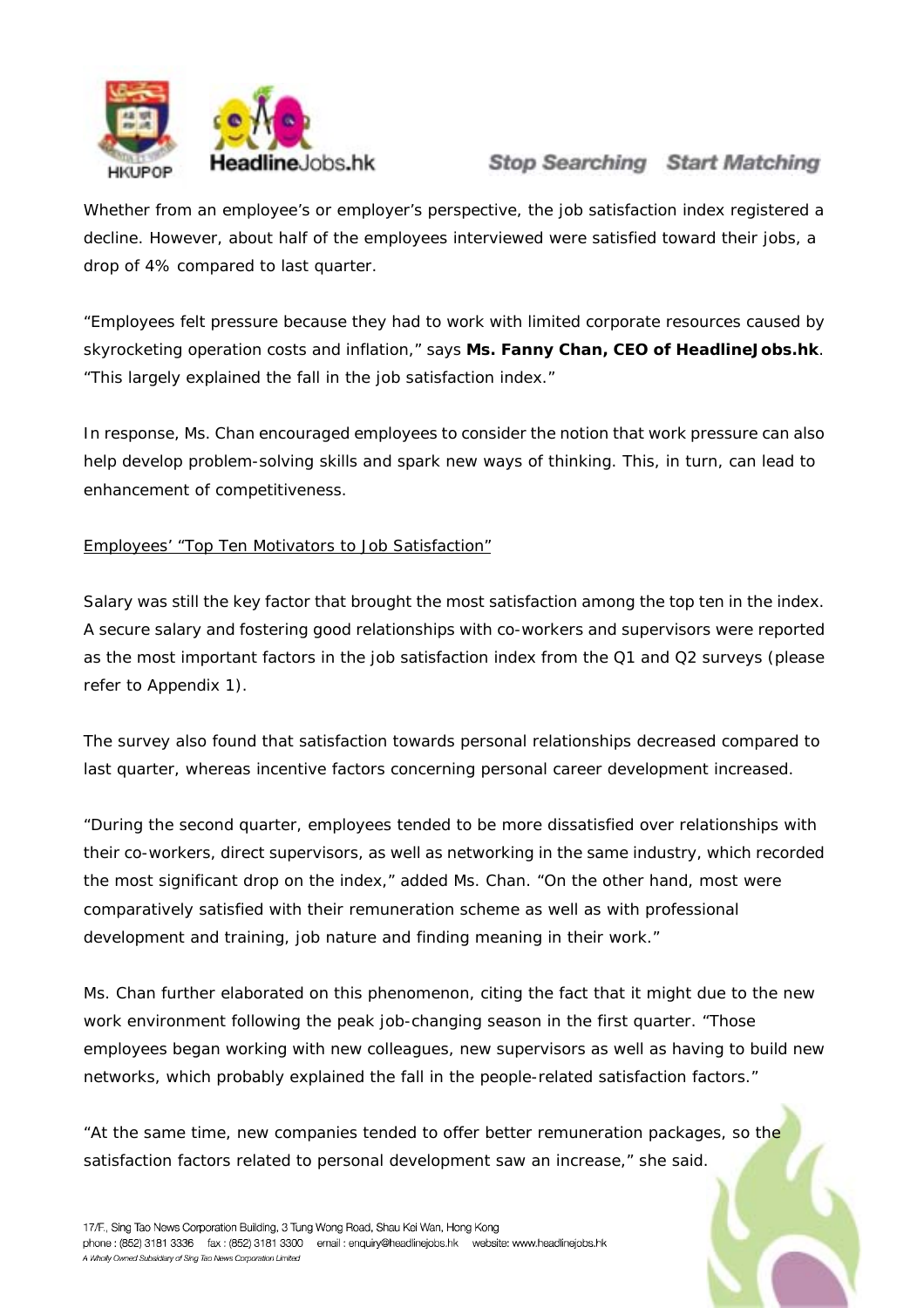

#### Job changing intention fell, except for females

According to the latest survey, 21% of employees planned to change jobs, a drop of 5% compared to last quarter. Ms. Chan reckoned that this was due to the unstable global economic situation. "With many employees changing jobs after the peak Chinese New Year period coupled with an unstable economy, employees tended to stay in steady jobs although job satisfaction decreased."

However, the tendency to change jobs increased among females, in particular those aged between 30 and 44. "Those females, who were single, aged 30 to 44 and had eight years or more of experience, were able to work freely of their own will. Moreover, if they didn't have any economic burdens, they would follow their desires and select the kind of career they like, or pursue further studies," says Ms. Chan. "Working mothers, too, might change jobs due to family considerations."

#### Work hours increased despite a 5-day work week

Based on the survey, 40% of respondents worked in companies with a 5-day work week, a 2% increase. However the average work hours per week also increased from 49.1 to 49.8 hours, instead of decreasing. The overtime situation was particularly serious in five job categories, including **security**, the highest with 62.1 hours per week, followed by **transportation and logistics** at 58.3 hours per week. The **production, management** and **cleanser** came next (please refer to Appendix 2).

**Dr. Robert Ting-Yiu Chung, Director of Public Opinion Programme, The University of Hong Kong**, commented that both the **"Quality Workplace Index"** and **"Job Changing Intention Ratio"** are important indicators to measure employees' quality of life and work morale. Public Opinion Programme of The University of Hong Kong is pleased to continue its co-operation with HeadlineJobs.hk to analyse the practical value of those data.

Click [www.headlinejobs.hk/special/salary\\_index](http://www.headlinejobs.hk/special/salary_index) for the full report of the "HeadlineJobs Quality Workplace Index – Second Quarter 2008".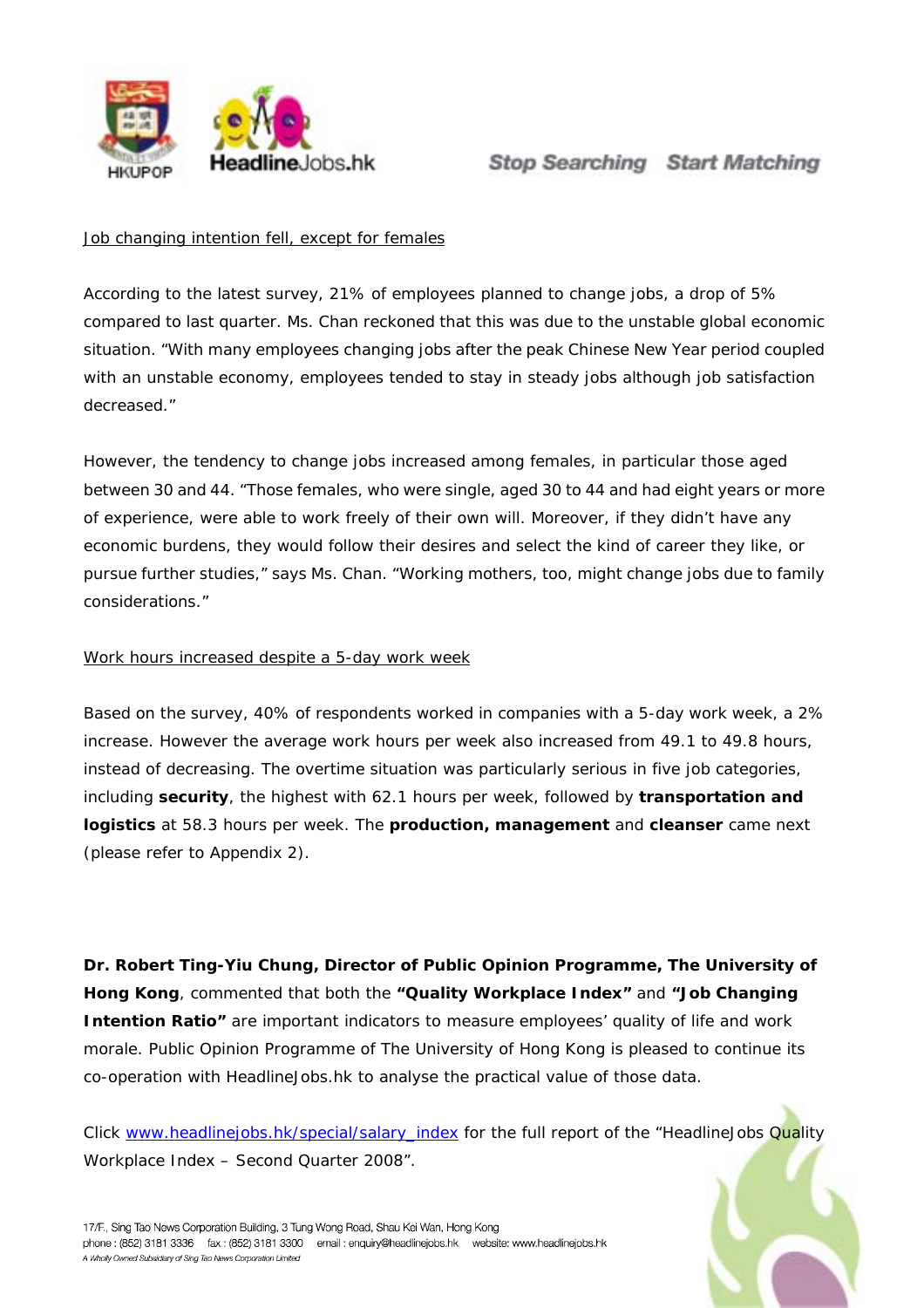

 $End -$ 

#### **About HeadlineJobs.hk**

Managed under Sing Tao News Corporation Limited, HeadlineJobs.hk is a new recruitment website in co-operation with Headline Daily and Headline Online. With the mission of "Stop Searching Start Matching", HeadlineJobs.hk is the first ever interactive intelligent recruitment platform in Hong Kong with cutting-edge job matching system, providing both applicants and employers with a brand new recruitment experience.

For enquiries, please contact: Sharon Siu E-mail: sharon\_siu@singtaonewscorp.com Tel: 2798 2279 / 9100 9452

Joseph Tong E-mail: joseph\_tong@hkupop.hku.hk Tel: 3921 2700